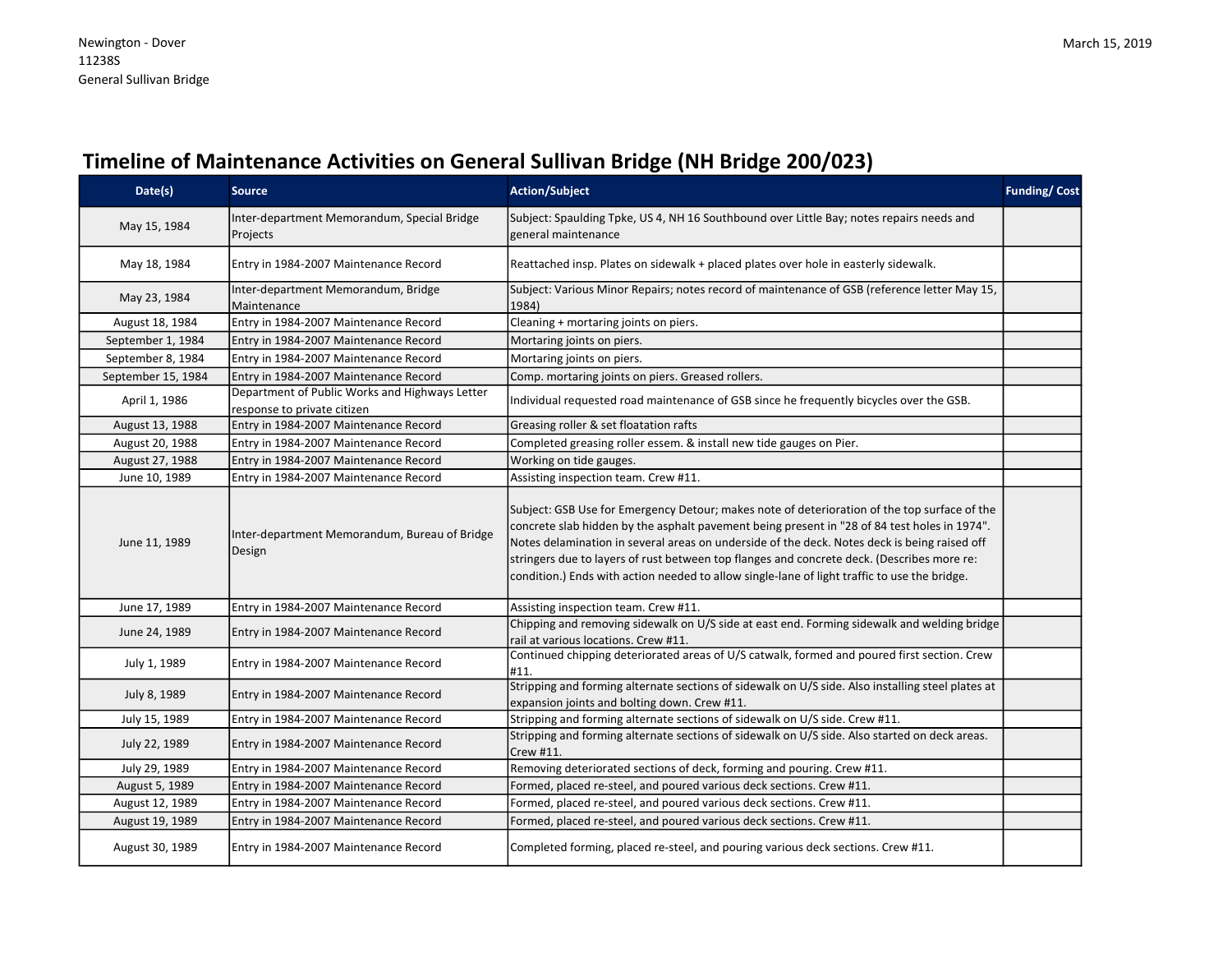| November 24, 1990 | Entry in 1984-2007 Maintenance Record                                                      | Assisting in Inspection. Crew #12.                                                                                                                                                                                                                                                  |                             |
|-------------------|--------------------------------------------------------------------------------------------|-------------------------------------------------------------------------------------------------------------------------------------------------------------------------------------------------------------------------------------------------------------------------------------|-----------------------------|
| December 1, 1990  | Entry in 1984-2007 Maintenance Record                                                      | Assisting in inspection. Crew #12.                                                                                                                                                                                                                                                  |                             |
| May 18, 1991      | Entry in 1984-2007 Maintenance Record                                                      | Repair fellow guard and lighting. Crew #11.                                                                                                                                                                                                                                         |                             |
| June 22, 1991     | Entry in 1984-2007 Maintenance Record                                                      | Install tide guages. Crew #11.                                                                                                                                                                                                                                                      |                             |
| August 3, 1991    | Entry in 1984-2007 Maintenance Record                                                      | Install tide guages. Crew #11.                                                                                                                                                                                                                                                      |                             |
| May 27, 1995      | Entry in 1984-2007 Maintenance Record                                                      | Replace tide guage on General Sullivan Bridge.                                                                                                                                                                                                                                      |                             |
| June 13, 1996     | Inter-department Memorandum, Bureau of<br><b>Materials and Research</b>                    | Subject: GSB Bridge Coating Evaluation; notes condition of existing coating and steel<br>corrosion. Memo concludes with recommendation to "blast down to bare metal and then<br>repaint with an organic zinc primer, an epoxy intermediate coat and a top coat of<br>polyurethane." |                             |
| March 21, 1998    | Entry in 1984-2007 Maintenance Record                                                      | Replace navigation light bulbs on U/S side of bridge.                                                                                                                                                                                                                               |                             |
| August 22, 1998   | Entry in 1984-2007 Maintenance Record                                                      | Assist Turnpike's electrician in troubleshooting navigation light electrical problem. Replace<br>and splice wire as needed.                                                                                                                                                         |                             |
| October 1, 1998   | Inter-department Memorandum, Bureau of<br>Turnpikes                                        | Subject: GSB - Condition of Deck and Navigation Lights; memo addresses concerns regarding<br>bridge condition; outlines two key problems with lights and GSB structure.                                                                                                             |                             |
| October 9, 1998   | Site photographs with "repaired" hand-written<br>notes on a few of the photos.             | South abutment and backwall spalling, exposed rebar; asphalt hole at joint patch; steel plate<br>settled 4"; heavy spalling/exposed rebar at north end; delaminations over walkway; asphalt<br>hole at joint patch                                                                  |                             |
| November 23, 1998 | Inter-department Memorandum, Bureau of<br>Turnpikes, Bridge Maintenance, and Bridge Design | Subject: GSB; concerns regarding navigational lighting system and deterioration of the steel<br>superstructure and concrete deck; proposed cost estimates to maintain the GSB (est. \$20,000<br>per year).                                                                          |                             |
| March 4, 1999     | NHDOT Request for Project Authorization - by Bridge<br>Maintenance                         | Description of Work: repair south abutment                                                                                                                                                                                                                                          |                             |
| March 4, 1999     | Entry in 1984-2007 Maintenance Record                                                      | Repair south abutment face at seat area as needed. Repair deck areas for pedestrian access as<br>needed.                                                                                                                                                                            |                             |
| March 18, 1999    | Entry in 1984-2007 Maintenance Record                                                      | Move equipment and materials to project. Remove rip-rap at face of south abutment and<br>remove deteriorated concrete at same. Haul concrete debris from project.                                                                                                                   |                             |
| March 25, 1999    | Entry in 1984-2007 Maintenance Record                                                      | Remove deteriorated concrete at south abutment face. Haul concrete debris from project.                                                                                                                                                                                             |                             |
| March 29, 1999    | Inter-department Memorandum, Bureau of Public<br>Works                                     | Subject: GSB - Navigation Lights; cost estimate to complete work to replace the navigation<br>lights                                                                                                                                                                                | Estimated at<br>\$45,000.00 |
| April 1, 1999     | Entry in 1984-2007 Maintenance Record                                                      | Erect Spider staging at east end of bridge. Construct temporary shield to catch demolition<br>debris and remove shoring at east end.                                                                                                                                                |                             |
| April 8, 1999     | Entry in 1984-2007 Maintenance Record                                                      | Place re-steel at east abutment face. Remove pavement and deteriorated concrete at deck<br>side of east expansion joint; place re-steel, set forms, and place concrete at same. Place and<br>removed steel traffic plates daily. Haul concrete debris from project.                 |                             |
| April 15, 1999    | Entry in 1984-2007 Maintenance Record                                                      | Remove barricades at easterly expansion joint and open to pedestrian traffic. Set forms and<br>place concrete at east abutment face (two lifts). Remove staging at east end of bridge.                                                                                              |                             |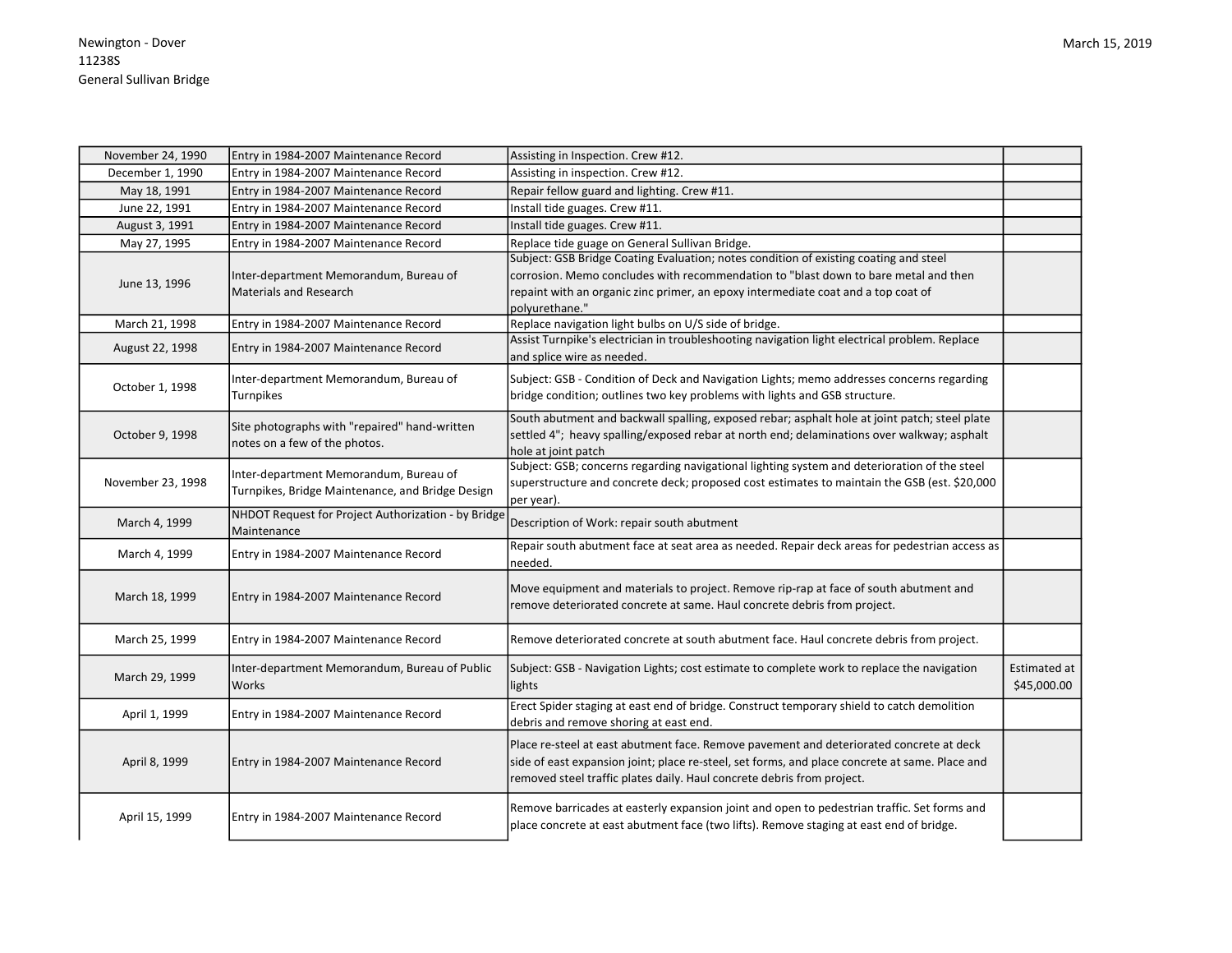| April 22, 1999    | Entry in 1984-2007 Maintenance Record                                                     | Place backfill and rip-rap at E abutment. Repair areas of structural steel section loss as<br>needed. Apply anti-spall compund. Paint bridge shoes and bearing plates at east end. Clean up<br>project site. Move materials and equipment from project. SUSPENDED |  |
|-------------------|-------------------------------------------------------------------------------------------|-------------------------------------------------------------------------------------------------------------------------------------------------------------------------------------------------------------------------------------------------------------------|--|
| May 25, 1999      | Letter regarding navigational lights.                                                     | Letter of approval from USCG to NHDOT for proposed replacement of navigational lights, with<br>attached placement plan.                                                                                                                                           |  |
| June 3, 1999      | Bid Results: Replace Navigation Lights, GSB                                               | Yates Electric Service Inc., Farmington, NH                                                                                                                                                                                                                       |  |
| March 6, 2000     | Entry in 1984-2007 Maintenance Record                                                     | Repair float, dock and walkway as needed to keep in service. Assist with installation and<br>removal.                                                                                                                                                             |  |
| March 9, 2000     | Entry in 1984-2007 Maintenance Record                                                     | Move equipment and materials to project. Reinforce bridge rail to support Spider staging.                                                                                                                                                                         |  |
| March 16, 2000    | Entry in 1984-2007 Maintenance Record                                                     | Reinforce bridge rail and install Spider staging and work platforms at west side of a second<br>joint. Install false work to catch concrete removal debris. Remove expansion joint plates and<br>adjacent pavement ay same.                                       |  |
| March 23, 2000    | Entry in 1984-2007 Maintenance Record                                                     | Remove deteriorated concrete from ends of deck section at expansion joint #2. Place<br>reinforcing steel and set forms at same.                                                                                                                                   |  |
| March 30, 2000    | Entry in 1984-2007 Maintenance Record                                                     | Place concrete at west end of deck at expansion joint #2. Remove deteriorated concrete east<br>end of deck section at expansion joint #2. Place reinforcing steel and set forms at same.                                                                          |  |
| April 6, 2000     | Entry in 1984-2007 Maintenance Record                                                     | Place concrete at west end of deck at expansion joint #2. Remove staging and false work at<br>same. Remove inland tide gauge to be replaced at a later date.                                                                                                      |  |
| April 13, 2000    | Entry in 1984-2007 Maintenance Record                                                     | Replace inland tide gauge. PROJECT SUSPENDED.                                                                                                                                                                                                                     |  |
| April 27, 2000    | Entry in 1984-2007 Maintenance Record                                                     | Install Dow-Corning sealant at expansion joint #2.                                                                                                                                                                                                                |  |
| June 5, 2000      | northeast decking depressed area; torn compression<br>seal; damaged rail and post at west | Site photographs with "repaired" hand-written note on damaged rail photo.                                                                                                                                                                                         |  |
| June 8, 2000      | Entry in 1984-2007 Maintenance Record                                                     | Remove existing D/S tide gauge and bracket. Install new bracket anchors and install tide<br>gauge.                                                                                                                                                                |  |
| February 27, 2001 | Entry in 1984-2007 Maintenance Record                                                     | Repair deck and joints to keep in service for pedestrian traffic.                                                                                                                                                                                                 |  |
| March 1, 2001     | Entry in 1984-2007 Maintenance Record                                                     | Move equipment and materials to project.                                                                                                                                                                                                                          |  |
| March 8, 2001     | Entry in 1984-2007 Maintenance Record                                                     | Move equipment and materials to project.                                                                                                                                                                                                                          |  |
| March 15, 2001    | Entry in 1984-2007 Maintenance Record                                                     | Assist Crew 15 with erection of staging for deck repairs.                                                                                                                                                                                                         |  |
| March 15, 2001    | Entry in 1984-2007 Maintenance Record                                                     | Move equipment and materials to project. Reinforce bridge rail as needed and erect staging<br>for deck repairs.                                                                                                                                                   |  |
| March 22, 2001    | Entry in 1984-2007 Maintenance Record                                                     | Assist Crew 15 with erection of staging for deck repairs.                                                                                                                                                                                                         |  |
| March 22, 2001    | Entry in 1984-2007 Maintenance Record                                                     | Erect Spider staging and debris shield at north end expansion joint. Remove deteriorated<br>concrete and expansion joint steel at same.                                                                                                                           |  |
| March 29, 2001    | Entry in 1984-2007 Maintenance Record                                                     | Remove asphalt and deteriorated concrete at expanse joints as needed. Set forms at same.                                                                                                                                                                          |  |
| April 5, 2001     | Entry in 1984-2007 Maintenance Record                                                     | Place concrete at north end expansion joint. Move equipment and materials from project.                                                                                                                                                                           |  |
| April 19, 2001    | Entry in 1984-2007 Maintenance Record                                                     | Remove Spider staging from bridge. Move equipment from project.                                                                                                                                                                                                   |  |